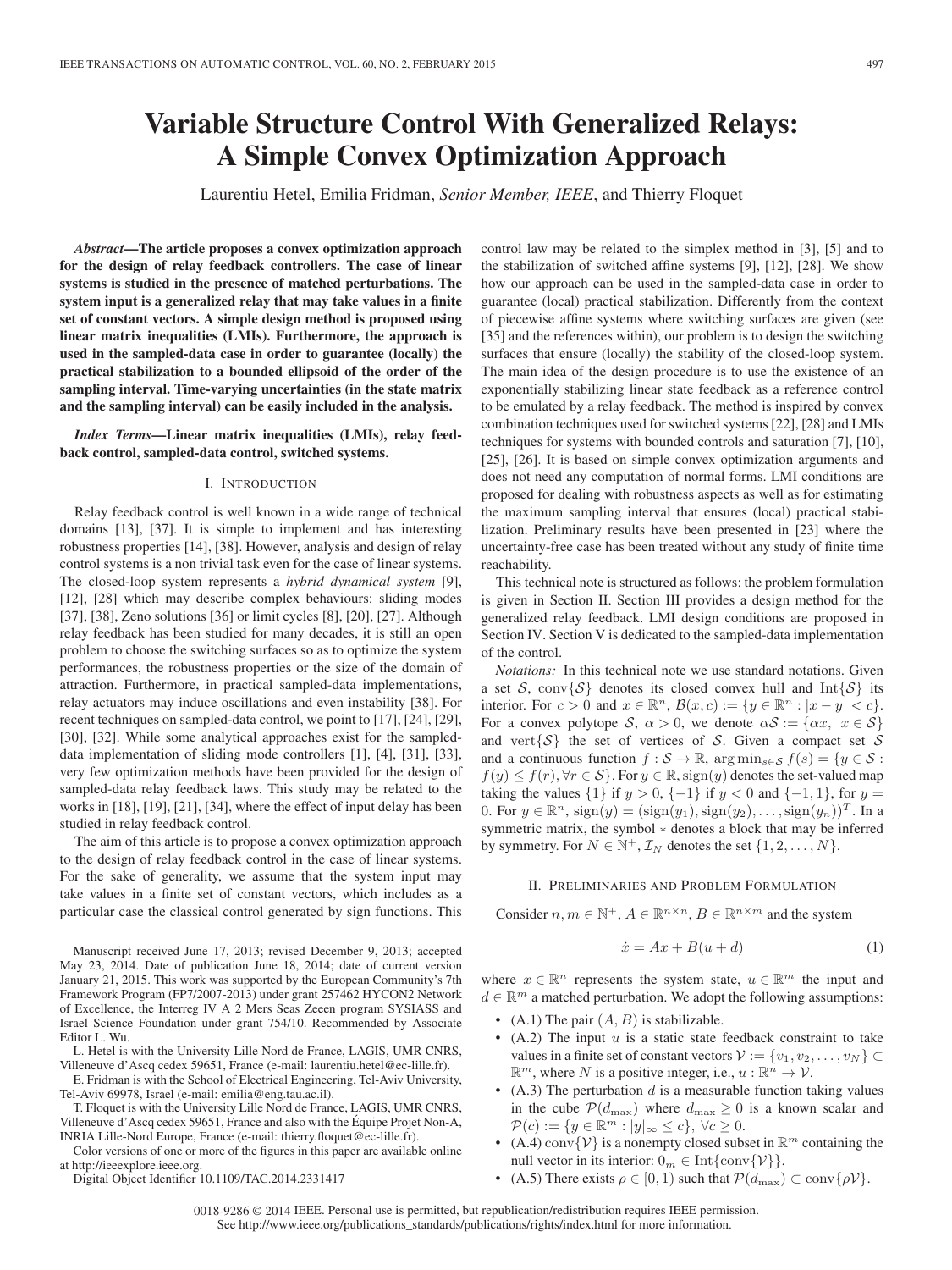From the point of view of hybrid systems, system (1) with control laws restricted to V may be seen as a particular class of *switched affine systems* [9], [12], [22]. Note that for  $d = 0$  system (1) may be reexpressed as

$$
\dot{x} = \tilde{A}_{\sigma}x + \tilde{b}_{\sigma}, \quad \text{with} \quad \tilde{A}_{i} = A, \quad \tilde{b}_{i} = Bv_{i}, \quad i \in \mathcal{I}_{N}
$$

where the function  $\sigma : \mathbb{R}^n \to \mathcal{I}_N$  (the switching law) is such that  $\sigma(x) = i \Leftrightarrow u(x) = v_i$ . Therefore the synthesis of a control law u may be seen as a switching law design problem for a particular class of switched affine systems. However, we do not require the existence of a Hurwitz convex combination (the matrix A may have eigenvalues with positive real part). For local stabilization we only require that  $(A.1)$  holds.

For the particular case when the set of vectors  $V$  form a simplex in  $\mathbb{R}^m$  ( $N = m + 1$ , every subset of m vectors in V are linearly independent and there exists  $m + 1$  positive scalars  $\nu_i, i \in \mathcal{I}_{m+1}$  such that  $\sum_{i=1}^{m+1} \nu_i v_i = 0$ ,  $\sum_{i=1}^{m+1} \nu_i = 1$ ), the design of a control u with values constrained to the set  $V$  is a *simplex*-type variable structure control problem (see [3], [5] and the references with).

In this technical note we are interested in the design of control laws  $u:\mathbb{R}^n\to\mathcal{V}$  of the form

$$
u(x) \in \arg\min_{v \in \mathcal{V}} x^T \Gamma v \tag{2}
$$

where  $\Gamma \in \mathbb{R}^{n \times m}$  is a matrix to be determined. Note that for the case when the input u is a scalar constraint to the set  $V = \{-v, v\}$ , with  $v > 0$  a given constant,  $u(x) = v$  whenever  $x^T \Gamma v \leq x^T \Gamma(-v)$ , i.e., for  $x^T \Gamma \leq 0$ . Similarly,  $u(x) = -v$  whenever  $x^T \Gamma \geq 0$ . Then, for  $V = \{-v, v\}$ , with  $v > 0$ , the control law (2) is reduced to the classical relay control  $u(x) \in -v$ sign( $\Gamma^{T}x$ ).

Since the values of the input are restricted to a finite set, the closed loop system (1), (2) has a discontinuous right-hand side. Solutions are considered in the sense of Filippov [15]. We recall that for a differential equation  $\dot{x} = f(x)$ , with f a locally bounded discontinuous vector field, a *Filippov solution* of the system on the interval  $I = [t_a, t_b]$  $[0, \infty)$  is an absolutely continuous map  $\phi : [t_a, t_b] \to \mathbb{R}^n$  such that the differential inclusion  $\phi(t) \in F(\phi(t))$  is satisfied for almost every  $t \in$  $[t_a, t_b]$ , with  $F(x) = \bigcap_{\epsilon > 0} \bigcap_{\mu(N)=0} \text{conv}\{f(\bar{x}) : \bar{x} \in \mathcal{B}(x, \epsilon) \setminus N\}$ where  $\mu$  represents the usual Lebesgue measure. For the case of the closed-loop system (1), (2) the differential inclusion used for defining Filippov solutions takes the particular form [15]

$$
F(x) = \text{conv} \left\{ Ax + B(\tilde{u} + d), d \in \mathcal{P}(d_{\text{max}}),
$$
  

$$
\tilde{u} \in \arg \min_{v \in \mathcal{V}} x^T \Gamma v \right\}.
$$
 (3)

The existence of a least one solution starting from each initial condition is guaranteed if for every  $x \in \mathbb{R}^n$ ,  $F(x)$  is locally bounded, upper semi-continuous and takes non-empty, compact and convex values, which is the case for (3). For stability definitions in the context of discontinuous systems see [2], [15]. The goal of the technical note is to provide criteria for the synthesis of a relay control law (2) that ensures *local stability* of Filippov solutions associated to the closedloop system (1), (2). We provide optimization methods for control design while enlarging the domain of attraction. Finite time reachability properties to sliding manifolds and the robustness with respect to matched perturbations, time-varying uncertainties or sampled-data implementations will be discussed.

#### III. MAIN RESULTS

From the point of view of Lyapunov stability theory, Assumption (A.1) is equivalent [10] with

$$
(A + BK)^T P + P(A + BK) \prec -2\delta P. \tag{4}
$$

For  $\gamma, \beta > 0$  let  $\mathcal{E}(P, \gamma) := \{x \in \mathbb{R}^n : x^T P x < \gamma\}$  denote the  $\gamma$ level set of the function  $V(x) = x^T P x$  and  $C_{\beta\gamma}(K)$  the subset of the state space for which  $Kx$  belongs to the convex hull of  $\beta V$ ,  $C_{\beta V}(K) := \{x \in \mathbb{R}^n : Kx \in \text{conv}\{\beta V\}\}\.$  Consider a set of covectors  $h_i \in \mathbb{R}^{1 \times m}$ ,  $i \in \mathcal{I}_{n_h}$  describing the dual representation [11], [39] of the polytope conv $\{\mathcal{V}\}\$ 

$$
conv\{\mathcal{V}\} = \left\{ y \in \mathbb{R}^m : h_i y \le 1, i \in \mathcal{I}_{n_h} \right\}.
$$
 (5)

The following theorem provides design conditions for the control law (2).

*Theorem 3.1:* Consider Assumptions (A.2)–(A.6) and the closedloop system (1), (2) with  $\Gamma = PB$ . Then for any

$$
\gamma \le \min_{i \in \mathcal{I}_{n_h}} (1 - \rho)^2 \left( h_i K P^{-1} K^T h_i^T \right)^{-1} \tag{6}
$$

- a) the origin  $x = 0$  of the closed-loop system is *locally exponentially stable* in  $\Omega_0 := \mathcal{E}(P, \gamma)$ ;
- b) if  $rank(B) = m \leq n$  then, for  $s = B^{T} P x$  the surface  $s = 0$ is *finite time reachable* whenever  $x(0) \in \mathcal{E}(P, \gamma)$ , i.e., exists  $t_f \in [0,\infty)$  such that  $s(t)=0$  for all  $t \geq t_f$ .

Furthermore, if for some P satisfying (4),  $A^T P + P A$  is negative semi-definite then

c) the origin of the closed-loop system is *globally asymptotically stable*.

*Proof:* a) Consider the function  $V(x) = x^T P x$  with P satisfying Assumption (A.6). Then

$$
\nabla V^{T}(x) (Ax + B(u + d)) = M_{1}(\rho, u, d) + M_{2}(\rho, u)
$$
 (7)

where  $M_1(\rho, u, d) = 2x^T PB(\rho u + d)$  and  $M_2(\rho, u) = 2x^T P(Ax +$  $B(1 - \rho)u$ ). Consider  $\rho \in [0, 1)$  such that (A.5) is satisfied. Since  $P(d_{\text{max}}) \subset \text{conv}{\rho V}$  and the minimum of a linear function over a convex polytope is reached in the set of vertices [39],  $\min_{v \in \rho} x^T$  $PBv=\min_{v\in \text{conv}\{\rho V\}} x^T PBv \leq \min_{v\in \text{vert}\{\mathcal{P}(d_{\text{max}})\}} x^T PBv$ . Denote the *i*th column of B as  $b_i$ . Remark that  $\min_{v \in \text{vert}\{\mathcal{P}(d_{\max})\}} x^T$  $PBv = \sum_{i=1}^{m} (-d_{\text{max}}x^T P b_i \text{sign}(x^T P b_i))$ . Let  $d_i$  denotes the *i*th component of the vector d. Then for  $u \in \arg\min_{v \in \mathcal{V}} x^T P B v$ , we obtain that

$$
M_1(\rho, u, d) \le 2x^T P\left(\sum_{i=1}^m b_i \left(-d_{\text{max}} sign(x^T P b_i) + d_i\right)\right) \le 0. \tag{8}
$$

Let  $v_i$  be one of the control vectors in V for some  $i \in \mathcal{I}_N$ . From (2), with  $\Gamma = PB$ ,  $u(x)$  may take the value  $v_i$  only when  $v_i$  minimizes the expression  $x^TPBv, v \in V$ , that is  $x^TPB(v_i - v_i) \geq 0, \forall j \in \mathcal{I}_N$ . Furthermore, since  $\rho \in [0, 1)$ 

$$
(1 - \rho)2x^T PB(v_j - v_i) \ge 0, \forall j \in \mathcal{I}_N. \tag{9}
$$

Since for any  $\rho \in [0, 1)$  the set  $\mathcal{C}_{(1-\rho)\mathcal{V}}(K)$  is a non-empty subset of  $\mathbb{R}^m$  containing the origin and  $Kx$  is a continuous application, there exists  $\gamma > 0$  such that  $\mathcal{E}(P, \gamma) \subset C_{(1-\rho)\mathcal{V}}(K)$ . For this relation to hold, it is necessary and sufficient that none of the hyperplanes  $h_iKx =$  $(1 - \rho)$ ,  $i \in \mathcal{I}_{n_h}$ , crosses the ellipsoid  $\mathcal{E}(P, \gamma)$ , that is  $\gamma$  should be smaller than the minimum of the quadratic function  $V$  along any of the hyperplanes  $h_i Kx = (1 - \rho), \gamma \leq \min_{h_i Kx = (1 - \rho), i \in \mathcal{I}_{n_h}} x^T P x$ , i.e.,  $(1 - \rho)^2 (h_i K P^{-1} K^T h_i^T)^{-1}$ . Using standard arguments this leads to condition (6) (see also Chapter 5 in [10]). Then, for any  $x \in \mathcal{E}(P, \gamma)$ , there exists N scalars  $\alpha_j(x) \geq 0$ ,  $\forall j \in \mathcal{I}_N$  with  $\sum_{i=1}^N$  $\sum_{j=1}^{N} \alpha_j(x) = 1$  such that  $Kx = \sum_{j=1}^{N} \alpha_j(x) (1 - \rho) v_j$ . Multiplication of (9) by the appropriate coefficients  $\alpha_i(x)$  and summing leads to  $2x^T PB(Kx - (1 - \rho)v_i) \geq 0, \forall j \in \mathcal{I}_N$  whenever  $u(x) = v_i$ . To show that  $M_2(\rho, u) < -2\delta V(x)$  when  $u(x) = v_i, \forall i \in \mathcal{I}_N$  and  $x \in$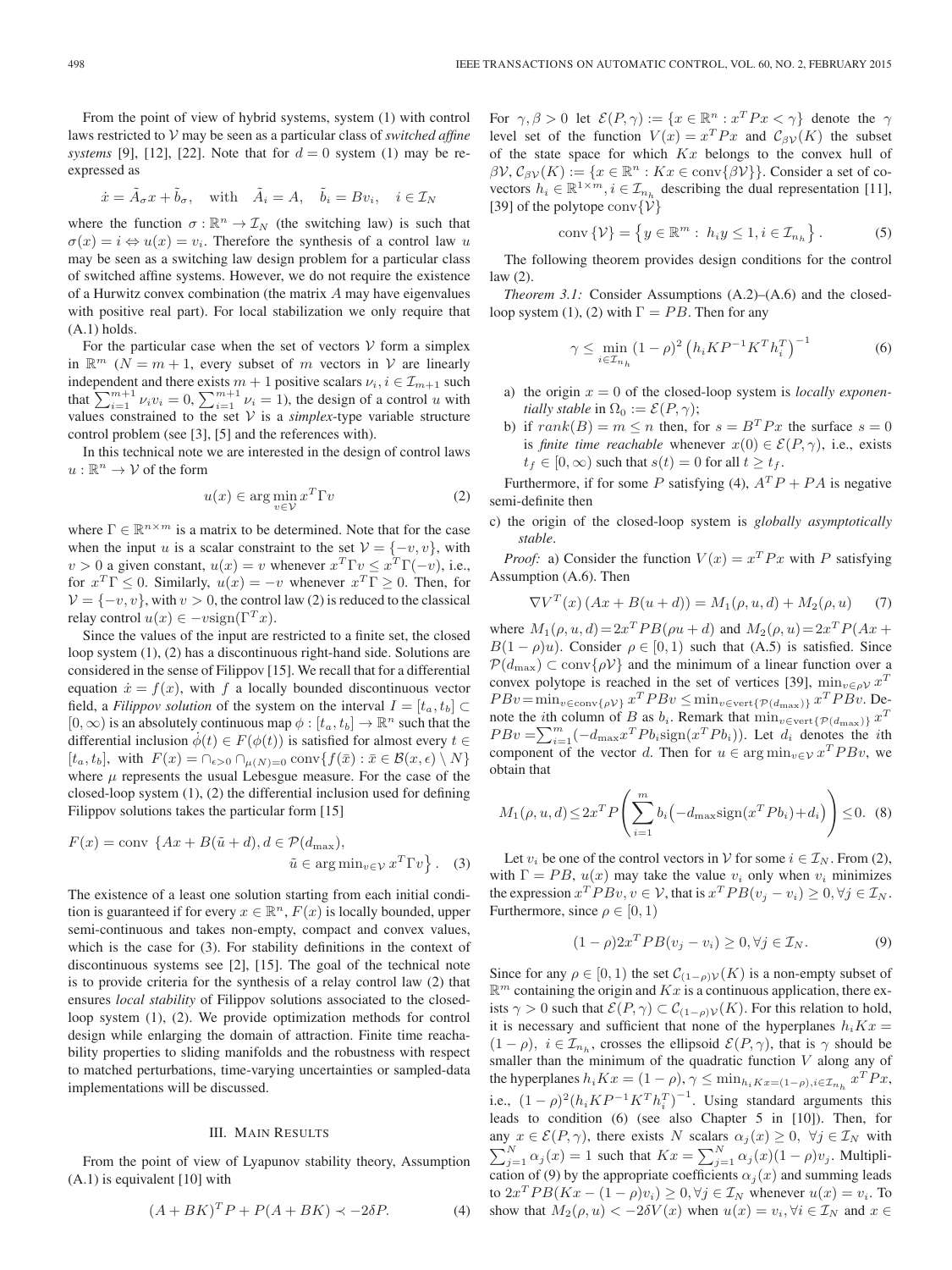$\mathcal{E}(P, \gamma) \setminus \{0\}$ , it is sufficient that  $M_2(\rho, v_i) + 2x^T PB(Kx - (1 \rho|v_i| < -2\delta V(x)$ , for all  $x \in \mathcal{E}(P,\gamma) \setminus \{0\}$  which holds true since from (4) and the definition of  $M_2(\rho, u)$  we have

$$
M_2(\rho, v_i) + 2x^T PB \left( Kx - (1 - \rho)v_i \right) = 2x^T P(A + BK)x < -2\delta V(x)
$$
 (10)

for all  $i \in \mathcal{I}_N$  and  $x \in \mathcal{E}(P, \gamma) \setminus \{0\}$ . From (7), (8) and (10) we have that  $\nabla V^T(x)(Ax+B(\tilde{u}+d)) < -2\delta V(x)$  for all  $x \in \mathcal{E}(P,\gamma) \setminus \{0\},$  $\tilde{u} \in \arg\min_{v \in \mathcal{V}} x^T P B v$ , that is  $\max_{y \in F(x)} \nabla V^T(x) y < -2\delta V(x)$ ,  $\forall x \in \mathcal{E}(P, \gamma) \setminus \{0\}$ , with  $F(x)$  given in (3).

b) The dynamic of  $s$  is given by

$$
\dot{s} = B^T P \left( Ax + B(u + d) \right) \tag{11}
$$

where  $u$  from  $(2)$  can be re-expressed as

$$
u \in \arg\min_{v \in \mathcal{V}} s^T v. \tag{12}
$$

Since  $P \succ 0$  and B is full rank, then  $M = B^T P B = M^T \succ 0$  and there exists  $L = M^{-1} = L^T \succ 0$ . Let  $\psi(s) = s^T L s$ . Note that

$$
\nabla \psi^T(s) B^T P \left( Ax + B(u+d) \right) = 2s^T (u+\omega) \tag{13}
$$

where  $\omega = LB^T P Ax + d$ . Let  $c^* = \max c$  such that  $P(c) \subset \text{conv}\{\mathcal{V}\}.$ Then

$$
\min_{v \in \mathcal{V}} s^T v = \min_{v \in \text{conv}\{\mathcal{V}\}} s^T v \le \min_{v \in \text{vert}\{\mathcal{P}(c^*)\}} s^T v = -c^* \text{sign}(s). \tag{14}
$$

From  $(12)$ – $(14)$ , we obtain that

$$
\nabla \psi^T(s) B^T P (Ax + B(u + d)) \leq 2s^T (-c^* \text{sign}(s) + \omega).
$$

Then, for any  $|\omega|_{\infty} < c^*$  there exists  $\epsilon > 0$  such that

$$
\nabla \psi^T(s) B^T P \left( Ax + B(u+d) \right) \le -\epsilon \sqrt{\psi(s)} \tag{15}
$$

whenever  $s \neq 0$ . Inequality (15) is sufficient to guarantee the (local) finite-time stability of  $(11)$ ,  $(12)$  (see [6], [13]) and therefore the finite time reachability of the surface  $s = 0$  for any initial condition in an invariant level set of V with

$$
|LB^T P Ax|_{\infty} < c^* - |d|_{\infty}.\tag{16}
$$

Let  $R = LB^TPA$  and let  $r_i$  denote the  $i^{th}$  row of  $R, i = 1, \ldots, m$ . The set in (16) can be described by

$$
\mathcal{D}(c^*, d_{\max}) = \{x \in \mathbb{R} : |r_i x| < c^* - d_{\max}, \ i \in \mathcal{I}_m\} \,. \tag{17}
$$

Given P,  $c^*$ ,  $d_{\text{max}}$  and  $\gamma$  such that  $\mathcal{E}(P, \gamma) \subset \mathcal{C}_{(1-\rho)\mathcal{V}}(K)$ , a level  $\gamma_s$  for which  $\mathcal{E}(P, \gamma_s) \subset \mathcal{D}(c^*, d_{\text{max}})$  may be obtained using the description (17) and standard arguments (see Chapter 5 in [10]):  $\gamma_s < \min_{i \in \mathcal{I}_m, r_i P^{-1} r_i^T \neq 0} (c^* - d_{\max})^2 (r_i P^{-1} r_i^T)^{-1}$ . If  $\gamma \leq \gamma_s$ , then for any  $x(0) \in \mathcal{E}(P, \gamma), x(t) \in \mathcal{E}(P, \gamma) \subseteq \mathcal{E}(P, \gamma_s)$  $\mathcal{D}(c^*, d_{\text{max}}), \forall t > 0$ . Then (15) holds, and the system reaches the surface  $B^T P x = 0$  in finite time. For the case  $\gamma > \gamma_s$ , remark that  $V(x(t)) < e^{-\delta t} V(x(0))$ ,  $\forall x(0) \in \mathcal{E}(P, \gamma)$ . Then there exists  $t_s > 0$ such that  $x(t) \in \mathcal{E}(P, \gamma_s)$  for all  $t > t_s$ . Therefore,  $\forall t > t_s$ , relation (15) holds, i.e., the surface  $B^T P x = 0$  is reachable in finite time.

c) From (4) we have that

$$
x^T (A^T P + P A)x < -2\delta x^T P x
$$
 whenever  $B^T P x = 0$ ,  $x \neq 0$ . (18)

Since  $x^T (A^T P + P A) x \leq 0$ ,  $\forall x \in \mathbb{R}^n$ 

$$
\nabla V^T(x) \left( Ax + B(\tilde{u} + d) \right) \le \nabla V^T(x) B(\tilde{u} + d) \tag{19}
$$

 $\forall \tilde{u} \in \arg\min_{v \in \mathcal{V}} x^T P B v$  where  $V(x) = x^T P x$ . Consider the maximum  $c^* > 0$  such that  $\mathcal{P}(c^*) \subset \text{conv}\{\mathcal{V}\}\$ . From (A.3)–(A.6),  $d_{\text{max}} < c^*$ .

Following similar arguments as in the proof of points a), b) one may show that

$$
\nabla V^T(x)B(\tilde{u} + d) \le -(c^* - d_{\text{max}})s^T \text{sign}(s) < 0 \qquad (20)
$$

for all  $\tilde{u} \in \arg\min_{v \in \mathcal{V}} x^T P B v$ , and all x such that  $B^T P x \neq 0$ . From (18), (19), (20) we have that  $\nabla V^{T}(x) (Ax + B(\tilde{u} + d)) < 0, \forall x \neq 0$ ,  $\tilde{u} \in \arg\min_{v \in V} x^T P B v$  that is  $\max_{y \in F(x)} \nabla V^T(x) y < 0, \forall x \neq 0$ , with  $F(x)$  given in (3).

# IV. LMI CRITERIA FOR RELAY CONTROL DESIGN

In this section LMI design methods are provided for a control of the form (2). We treat the more general case with  $A(\mu(t)) \in \mathcal{A}$  := conv $\{A_1, A_2, \ldots, A_{n_v}\}$  where  $\mu(t)=[\mu_1(t) \mu_2(t) \ldots \mu_{n_v}(t)]^T$  are the barycentric coordinates of  $A$  in  $A$ .

*Corollary 4.1:* Consider the system

$$
\dot{x} = A(\mu)x + B(u+d) \tag{21}
$$

where  $\mu(\cdot)$  is measurable, Assumptions (A.2)–(A.5) and the dual representation of the polytope conv $\{\mathcal{V}\}\$ in (5). Given  $\delta > 0, \gamma > 0$ , assume that there exists  $(Q, \lambda, \epsilon)$  solution to the set of linear matrix inequalities

$$
Q = Q^T \succ 0, \quad \lambda > 0,
$$
  
\n
$$
A_j Q + Q A_j^T - \lambda B B^T \prec -2 \delta Q, \quad \forall j \in \mathcal{I}_{n_v},
$$
\n(22)

$$
\begin{bmatrix} \epsilon I & I \\ * & Q\gamma \end{bmatrix} \succ 0, \tag{23}
$$

$$
\begin{bmatrix} 1 & \frac{\lambda}{2(1-\rho)}h_i B^T \gamma \\ * & Q\gamma \end{bmatrix} \succ 0, \quad i \in \mathcal{I}_{n_h}
$$
 (24)

Then the origin  $x = 0$  of the closed-loop system (21),(2) with  $\Gamma =$  $Q^{-1}B$  is locally asymptotically stable in the ellipsoid  $\mathcal{E}(Q^{-1}, \gamma)$ containing the ball  $\mathcal{B}(0, c_B)$  with  $c_B = 1/\sqrt{\epsilon}$ . Furthermore, if  $rank(B) = m \leq n$ , the surface  $s = B<sup>T</sup> Q<sup>-1</sup> x = 0$  is finite time reachable for any  $x(0) \in \mathcal{E}(Q^{-1}, \gamma)$ .

*Proof:* Using convexity arguments, condition (22), implies the existence of  $K = -\lambda/2B^{T}Q^{-1}$  and  $V(x) = x^{T}Q^{-1}x$  such that  $\nabla V^T(x)(A(\mu) + BK)x < -2\delta V(x), \forall A(\mu) \in \mathcal{A}, x \neq 0$ . Condition (23) is equivalent (by Schur complement) with  $x^T(1/c_B^2 I (Q\gamma)^{-1}$ ) $x > 0$ . Then  $1/c_B^2 x^T x < 1$  implies  $x^T Q^{-1} \gamma^{-1} x < 1$  which guarantees that  $\mathcal{B}(0, c_B) \subset \mathcal{E}(Q^{-1}, \gamma)$ . Applying the Schur complement lemma, and using the notation  $K = -\lambda/2B^{T}Q^{-1}$ , condition (24) leads to  $\gamma < (1 - \rho)^2 (h_i K Q K^T h_i^T)^{-1}, \forall i \in \mathcal{I}_{n_h}$ , which implies that  $\mathcal{E}(Q^{-1}, \gamma) \subset \mathcal{C}_{(1-\rho)\mathcal{V}}(K)$ . Local exponential stability in  $\mathcal{E}(Q^{-1}, \gamma)$  may be proven using the same steps as in the proof of Theorem 3.1, a), with  $P = Q^{-1}$ .

Considering  $\psi = s^T L s$  with  $L = (B^T Q^{-1} B)^{-1}$ ,  $\omega = L B^T$  $PA(\mu)x + d$ , and  $c^* = \max c$  such that  $P(c) \subset \text{conv}\{\mathcal{V}\}\)$ , the inequality  $\nabla \psi^T(s)B^T P(A(\mu)x + B(u+d)) \leq 2s^T(-c^*sign(s) +$ ω) holds for all  $s ≠ 0$ ,  $A(μ) ∈ A$ . Since  $|LB^TPA(μ)x|_{∞} ≤$ <br>  $\sum^{n_v} u \cdot |LB^TPA_{ω}|$  there exists  $≤$  0 such that  $\sum_{j=1}^{n_v} \mu_j | L B^T P A_j x |_{\infty}$ , there exists  $\epsilon > 0$  such that

$$
\nabla \psi^T(s) B^T P \left( A(\mu)x + B(u+d) \right) \le -\epsilon \sqrt{\psi(s)} \tag{25}
$$

whenever  $|LB^TPA_jx|_{\infty} \leq c^* - |d|_{\infty}, \forall j \in \mathcal{I}_{n_{\nu}}$ . Considering  $R_j =$  $LB<sup>T</sup>PA<sub>j</sub>$ ,  $r_{i,j}$ , the i<sup>th</sup> row of  $R_j$ ,  $j \in \mathcal{I}_{n_v}$ , and (25), the finite time convergence of  $\psi$  is guaranteed from any invariant level set of V that may be placed in  $\mathcal{D}(c^*, d_{\text{max}}) = \{x \in \mathbb{R}^n : |r_{i,j}x| < c^* d_{\text{max}}$ ,  $(i, j) \in \mathcal{I}_m \times \mathcal{I}_{n_v}$ . The rest of the proof follows the arguments used for Theorem 3.1, b).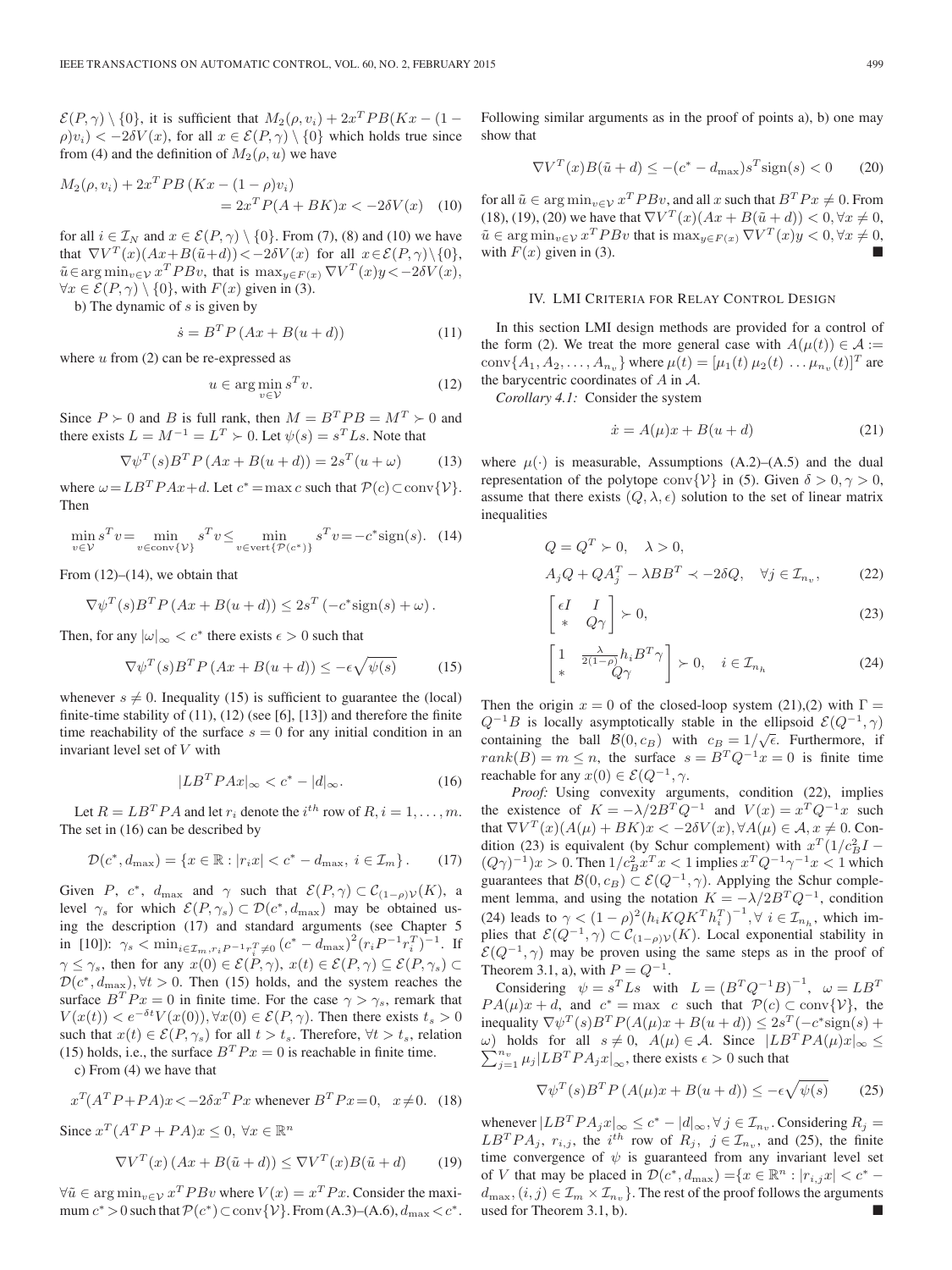*Remark 1:* The existence of a solution  $(Q, \lambda, \epsilon)$  to the LMI optimization problem inf  $\epsilon$  under the constraints (22)–(24), guarantees that any Filippov solution of the closed-loop system (1), (2) (with  $\Gamma = Q^{-1}B$ , originating from  $\mathcal{E}(Q^{-1}, \gamma)$  is exponentially converging to the origin. By minimizing  $\epsilon$ , the size of the invariant ellipsoid is maximized. Note that without any loss of generality we may always consider  $\gamma = 1$ . If the LMIs (22)–(24) are satisfied for  $(Q_0, \lambda_0, \epsilon_0)$ , then they are also satisfied for  $\gamma = 1$  with  $(Q_0 \gamma_0, \lambda_0 \gamma_0, \epsilon_0)$ . Given  $d_{\text{max}}$ , the minimum  $\rho$  s.t.  $\mathcal{P}(d_{\text{max}}) \subset \text{conv}\{\rho V\}$  can be computed from the standard optimization problem

$$
\inf \rho \text{ s.t. } h_i y \le \rho, \quad \forall \ y \in \text{vert } \{ \mathcal{P}(d_{\text{max}}) \}, \quad i \in \mathcal{I}_{n_h} \qquad (26)
$$

and (27) and (28), as shown at the bottom of the page.

# V. SAMPLED-DATA IMPLEMENTATION

Consider the sequence of sampling times  $\{t_k\}_{k\in\mathbb{N}}$ , with

• (A.7)  $t_0 = 0$ ,  $t_k < t_{k+1}$ ,  $\forall$   $k \in \mathbb{N}$ ,  $\lim_{k \to \infty} t_k = \infty$  and  $T_k := t_{k+1} - t_k \in (0, T]$ , where T is a known bound.

Denote  $x_k = x(t_k)$ , and consider a sampled-data implementation of the relay control (2)

$$
u(x_k) \in \arg\min_{v \in \mathcal{V}} x_k^T \Gamma v. \tag{29}
$$

We will study the practical stabilization of the system

$$
\dot{x}(t) = A(\mu(t))x(t) + B(u(x_k) + d(t))
$$
\n(30)

 $\forall t \in [t_k, t_{k+1}),$  with  $A(\mu(t)) \in \mathcal{A}$  under the assumption

• (A.8)  $\exists P_0 \succ 0, K \in \mathbb{R}^{n \times m}, \delta_0 > 0$  such that

$$
(A_i + BK)^T P_0 + P_0(A_i + BK) \prec -2\delta_0 P_0, \forall i \in \mathcal{I}_{n_v}.
$$

*Theorem 5.1:* Consider system (30), (29) and Assumptions (A.2)– (A.5), (A.7), (A.8). Denote  $A_j = A_j + BK$ ,  $j \in \mathcal{I}_{n_v}$ . Given tuning parameter  $\delta, \gamma$ , let there exist  $P, U \succ 0$  matrices  $P_2, P_3$  and  $\beta > 0$ ,  $\beta_d > 0$  such that:

a)

$$
\begin{bmatrix} I & h_i K/(1-\rho) \\ * & P\gamma^{-1} \end{bmatrix} \succ 0, \forall i \in \mathcal{I}_{n_h}
$$
 (31)

b) $\beta + \beta_d \cdot m \cdot d_{\max}^2 < 2\gamma \delta \overline{T}^{-1};$ c)the LMIs (27), (28) are satisfied for all  $v \in \mathcal{V}, j \in \mathcal{I}_{n_v}$ .

Then for  $\Gamma = PB$ , any solution  $x(t)$  of the system with  $x(0) \in$  $\Omega_0 = \mathcal{E}(P, \gamma)$  converges exponentially to  $\Omega_{\infty} = \mathcal{E}(P, C)$  as  $t \to \infty$ , with  $C = (2\delta)^{-1}(\beta + \beta_d \cdot m \cdot d_{\max}^2)\overline{T}.$ 

*Proof:* Condition a) implies that  $\mathcal{E}(P, \gamma) \subset C_{(1-\rho)\mathcal{V}}(K)$ . Condition b) guarantees that  $\Omega_{\infty} = \mathcal{E}(P, C) \subset \Omega_0 = \mathcal{E}(P, \gamma)$ . For  $\tau(t) = t-t_k$ , condition c) implies the existence of functions  $V(x)$  $\boldsymbol{x}^T\boldsymbol{P}\boldsymbol{x}$  and

$$
W(t) = (t_{k+1} - t_k - \tau(t)) \int_{t_k}^t e^{2\delta(s-t)} \dot{x}^T(s) U \dot{x}(s) ds
$$

such that

$$
\dot{V}(x(t)) + \dot{W}(t) + 2\delta(V(x(t)) + W(t)) -
$$
  
-
$$
(\beta + \beta_d \cdot d^T(t)d(t))\overline{T} < 0
$$
 (32)

for all  $x(t) \in \mathcal{E}(P, \gamma)$ ,  $t \in [t_k, t_{k+1})$ . This will be shown as follows. Note that  $u(x_k) = v_i$ , for some  $i \in \mathcal{I}_N$ , if

$$
x_k^T P B(v_j - v_i) \ge 0, \forall j \in \mathcal{I}_N.
$$

Then for  $u(x_k) \in \arg\min_{v \in \mathcal{V}} x_k^T P B v$ 

$$
2(1 - \rho)x_k^T P B(v_i - u(x_k)) \ge 0, \forall i \in \mathcal{I}_N. \tag{33}
$$

Furthermore, using condition a), for all  $x(t) \in \Omega_0$ , there exists N scalars  $\alpha_j(x(t)) \ge 0$ ,  $\forall j \in \mathcal{I}_N$  with  $\sum_{j=1}^N \alpha_j(x(t)) = 1$  such that

$$
Kx(t) = \sum_{j=1}^{N} \alpha_j (x(t)) (1 - \rho) v_j.
$$

Multiplying (33) by the barycentric coordinates of  $Kx(t)$  in conv $\{(1 - \rho)\mathcal{V}\}\$ , and summing, we have

$$
2(x(t) - \tau(t)\eta(t))^T PB (Kx(t) - (1 - \rho)u(x_k)) \ge 0
$$
 (34)

for all  $t \in [t_k, t_{k+1})$ , where  $\eta(t) = (x(t) - x_k) \cdot \tau(t)^{-1}$ . Moreover, using  $\mathcal{P}(d_{\text{max}}) \subset \text{conv}\{\rho V\}$  in the same line of the proof of Theorem 3.1,  $2x_k^T PB(\rho u(x_k) + d(t)) \leq 0$ . Then

$$
2x(t)^{T}PB\left(\rho u(x_{k})+d(t)\right)
$$
  
= 2\left(x\_{k}+\tau(t)\eta(t)\right)^{T}PB\left(\rho u(x\_{k})+d(t)\right)  

$$
\leq 2\tau(t)\eta^{T}(t)PB\left(\rho u(x_{k})+d(t)\right)
$$
(35)

for  $t \in [t_k, t_{k+1})$ . Note that

$$
\dot{V}(x(t)) = 2x^{T}(t)P(A(\mu(t))x(t) + B(1 - \rho)u(x_{k})) + 2x(t)^{T}PB(\rho u(x_{k}) + d(t)).
$$
\n(36)

Adding (34)to (36) and using the inequality (35) leads to

$$
\dot{V}(x(t)) \le 2x^{T}(t)P(A(\mu(t)) + BK)x(t)
$$
  
+ 2\tau(t)\eta^{T}(t)PB(u(x\_{k}) + d(t) - Kx(t)) (37)

$$
\Theta_{j}^{0}(v) = \begin{bmatrix}\n(U - P_{3}^{T} - P_{3})\overline{T} & (P_{3}^{T}A_{j} - P_{2})\overline{T} & \overline{T}P_{3}^{T}Bv & \overline{T}P_{3}^{T}B \\
* & \tilde{A}_{j}^{T}P + P\tilde{A}_{j} + 2\delta P + (A_{j}^{T}P_{2} + P_{2}^{T}A_{j})\overline{T} & \overline{T}P_{2}^{T}Bv & \overline{T}P_{2}^{T}B \\
* & * & * & -\beta\overline{T}I & 0 \\
* & * & * & -\beta\overline{T}I & 0 \\
* & * & * & -\beta\overline{T}I\n\end{bmatrix} \prec 0
$$
\n(27)\n
$$
\Theta_{j}^{\overline{T}}(v) = \begin{bmatrix}\n-(P_{3}^{T} + P_{3})\overline{T} & \tilde{A}_{j}^{T}P + P\tilde{A}_{j} + 2\delta P + (A_{j}^{T}P_{2} + P_{2}^{T}A_{j})\overline{T} & \overline{T}P_{2}^{T}Bv & \overline{T}P_{3}^{T}B & 0 \\
* & * & * & -\beta\overline{T}I & 0 \\
* & * & * & -\beta\overline{T}I & 0 & (PBv)^{T}\overline{T} \\
* & * & * & * & -\beta\overline{T}I & (PB)^{T}\overline{T} \\
* & * & * & * & -\overline{T}Ue^{-2\delta T}\n\end{bmatrix} \prec 0
$$
\n(28)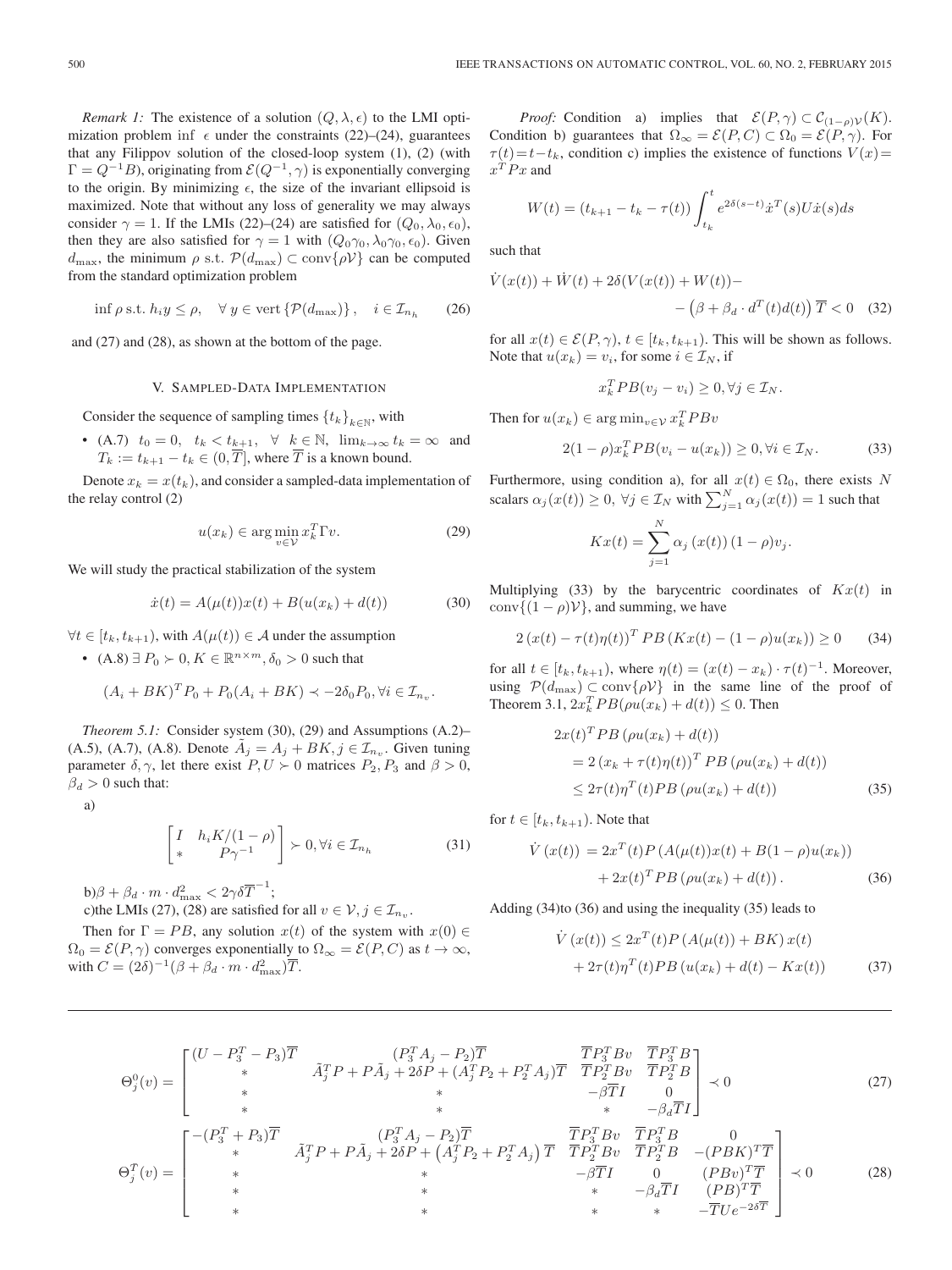for all 
$$
x(t) \in \mathcal{E}(P, \gamma)
$$
 and  $t \in [t_k, t_{k+1})$ . Using Jensen's inequality [11]  
\n
$$
\dot{W}(t) + 2\delta W(t) \le (T_k - \tau(t))\dot{x}^T(t)U\dot{x}(t) - \tau(t)\eta^T(t)U\eta(t)e^{-2\delta \overline{T}}.
$$

From (37), using the descriptor form [16]

$$
2\overline{T}(P_2x + P_3\dot{x}))^T(-\dot{x} + A(\mu) + B(u(x_k) + d)) = 0
$$

a sufficient condition for (32) to hold is

$$
2x^{T} P (A(\mu) + BK) x + 2\delta x^{T} P x
$$
  
+ 
$$
2\overline{T} (P_{2}x + P_{3}x))^{T} (-\dot{x} + A(\mu) + B(v + d))
$$
  
+ 
$$
2\tau \eta^{T} P B (v + d - Kx) + (\overline{T} - \tau) \dot{x}^{T} U \dot{x}
$$
  
- 
$$
-\tau \eta^{T} U \eta e^{-2\delta \overline{T}} - (\beta + \beta_{d} \cdot d^{T} d) \overline{T} < 0
$$
(38)

for all  $\tau \in [0, \overline{T}], v \in V$ , and  $\mu$  in the unit simplex, with  $x = x(t)$ ,  $\dot{x} = \dot{x}(t), \tau = \tau(t), d = d(t), \mu = \mu(t), \eta = \eta(t)$ . Consider the vector  $z = [\dot{x}^T \dot{x}^T \dot{x}^T \dot{x}^T]^T$  and the definitions of  $\Theta_j^0(v)$  and  $\Theta_j^{\bar{T}}(v)$ in (27), (28). One may remark that for any  $u(x_k) \in V$ , the left side of the inequality (38) can be expressed as a convex combination of  $z^T\Theta_j^{\hat{0}}(u(x_k))z$ ,  $[z^T \ \eta^T]\Theta_j^{\hat{T}}(u(x_k))[z^T \ \eta^T]^T$ , with  $j \in$  $\mathcal{I}_{n_v}$ . Using convexity arguments, the set of LMIs (27), (28) are sufficient for (38) to hold. To end the proof, note that for  $|d|_{\infty} \leq$  $d_{\text{max}}$ , (32) leads to  $\dot{V}(x(t)) + \dot{W}(t) + 2\delta(V(x(t)) + W(t)) - (\beta +$  $\beta_d \cdot m \cdot d_{\text{max}}^2$ ) $\overline{T}$  < 0, for all  $x(t) \in \mathcal{E}(P, \gamma), t \in [t_k, t_{k+1})$ . Using the comparison principle  $V(x(t)) < e^{-2\delta t} V(x(0)) + C$ ,  $\forall t > 0$ , which means that  $x(t)$  converges exponentially to the attractive ellipsoid  $\Omega_{\infty} = \mathcal{E}(P, C).$ 

*Example 1:* Consider a system (1) described by

$$
A = \begin{bmatrix} a & -1 \\ 1 & 1 \end{bmatrix}, B = \begin{bmatrix} 1 & 0 \\ 0 & 1 \end{bmatrix}, \mathcal{V} = \left\{ \begin{bmatrix} 0 \\ 1 \end{bmatrix}, \begin{bmatrix} -2 \\ -1 \end{bmatrix}, \begin{bmatrix} 2 \\ -1 \end{bmatrix} \right\}
$$

with  $a = 1$ ,  $|d|_{\infty} < d_{\text{max}} = 0.01$ . The set conv $\{\mathcal{V}\}\$ in (5) is characterized by  $h_1 = [-1 \ 1], h_2 = [1 \ 1], h_3 = [0 \ -1/2]$ . Addressing the optimization problems (26) and inf  $\epsilon$  under the constraints (22)–(24) with  $\gamma = 1$ ,  $\delta = 0.25$ , leads to a control law (2) with  $\Gamma = PB$  and

$$
P = \begin{bmatrix} 3.25 & 0 \\ 0 & 3.25 \end{bmatrix}
$$

which ensures the local (robust) stabilization in  $\Omega_0 = \mathcal{E}(P, 1)$ , containing the ball with the radius  $c_B = 0.55$ . For this example  $s =$  $B<sup>T</sup> P x$  corresponds to the origin. Then the equilibrium point is finitetime reachable. Let us remark that the boundary of the domain of attraction is not far from the unstable equilibrium points of the closedloop system:  $-A^{-1}Bv_2 = [1.5 \ -0.5]^T$ ,  $-A^{-1}Bv_3 = [-0.5 \ 1.5]^T$ . Furthermore, for  $x(0) = [0.501 - 0.501]^T$ , simulations with constant sampling interval  $t_{k+1} - t_k = 10^{-5}$ ,  $\forall k \in \mathbb{N}$  and  $d_{\max} = 0$ , illustrate an unstable system behavior. Note that  $|x(0)| = 0.708$ , to be compared with  $c_B < 0.55$  for which local stabilization is ensured. This gives an idea about the accuracy of the ellipsoidal estimation of the domain of attraction.

Let us remarks that for the system under study the matrix A is unstable. Therefore it is impossible to apply the classical global stabilization control design techniques based on the existence of a stable convex combination [9], [12]. The example shows that there are classes of switched affine systems that can be locally stabilized even if not stable convex combination exists.

Next we consider a sampled-data implementation of the control law of the form  $(29)$  with the obtained Lyapunov matrix  $P$  for a time-varying sampling interval upper-bounded by  $\overline{T} = 10^{-3}$ . Using



Fig. 1. Phase space for the closed-loop system in Example 1 with  $|d|_{\infty} \le 0.01$ and a sampled-data implementation of the control with  $\overline{T} = 10^{-3}$ . Ellipsoid in dotted-dashed line— $\Omega_0$ . Ellipsoid in solid line— $\Omega_{\infty}$ . Solid black lines limiting hyperplanes of  $C_{(1-\rho)\mathcal{V}}(K)$ .

this Lyapunov matrix, the gain  $K = -\lambda/2B^{T}P$ , and minimizing the quantity  $\beta + \beta_d \cdot m \cdot d_{\text{max}}^2$  for which there exists U,  $P_2$  and  $P_3$  satisfying the conditions of Theorem 5.1 with  $\gamma = 1$ ,  $\delta = 0.22$ , we may show that any system solution in the ellipsoid  $\Omega_0 = \mathcal{E}(P, 1)$  converges exponentially to the ellipsoid  $\Omega_{\infty} = \mathcal{E}(P, 0.05)$ . An illustration of this sets is provided in Fig. 1. A simulation from the initial condition  $x(0) = [0.4 \, 0]^T$  is presented under arbitrary variations of the matched perturbation and of the sampling interval.

Assume now that the parameter  $a$  is time-varying in [0.97, 1.03]. Let us consider a continuous-time control design based on Corollary 4.1 for  $|d|_{\infty} < d_{\text{max}} = 0.01$ . For  $\gamma = 1$ , solving the LMI problem (22)–(24) (for the two vertex of the A matrix) while minimizing  $\epsilon$ , leads to a control law of the form (2) with  $\Gamma = PB$  and

$$
P = \begin{bmatrix} 0.33 & 0 \\ 0 & 0.33 \end{bmatrix}
$$

which ensures local stabilization of the continuous-time systems in  $\Omega_0 = \mathcal{E}(P, 1)$  for any  $|d|_{\infty} < d_{\text{max}} = 0.01$  and any  $a(t) \in$ [0, 97, 1.03]. Using Theorem 5.1 with  $\gamma = 1$ ,  $\delta = 0.22$ ,  $K =$  $-\lambda/2B^{T}P$ , and minimizing the quantity  $\beta + \beta_{d} \cdot m \cdot d_{\text{max}}^{2}$  for which there exists  $U$ ,  $P_2$  and  $P_3$ , we may show that the closed-loop system (with a sampled-data control) converges to the ellipsoid  $\Omega_{\infty}$  =  $\mathcal{E}(P, 0.17)$  for any time-varying sampling interval upper-bounded by  $\overline{T} = 10^{-3}$ .

### VI. CONCLUSION

This article presents a new convex optimization approach for the design of relay feedback control. Simple LMI-based criteria are proposed for the local stabilization of linear systems in the presence of matched perturbations and time-varying uncertainties in the state matrix. The approach is used for studying practical stability of the sampled-data control implementation. Sampling jitters may be easily taken into account. Several extensions are possible for including useful performance and robustness specifications.

## ACKNOWLEDGMENT

The authors would like to thank A. Polyakov and W. Perruquetti for their valuable comments.